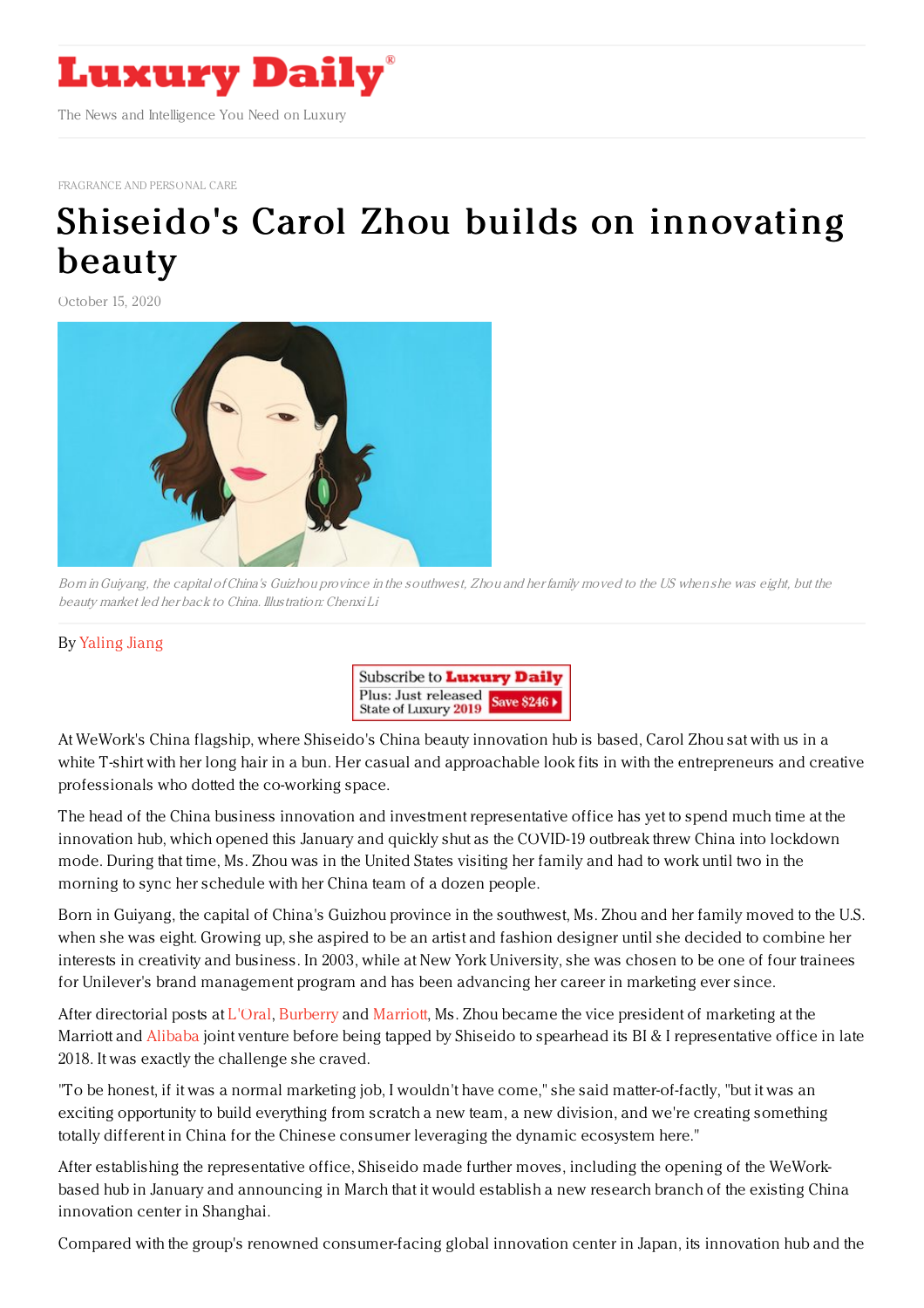center are primarily focused on helping the main business capture consumer trends in China's ever-changing market, which is planned to double in 10 years.

Ms. Zhou met with *Jing Daily* to talk about how her team and Shiseido have managed the COVID-19 pandemic, her investment strategies, and the consumer trends that have accelerated over the past few months.

The innovation hub opened right before the first COVID-19 outbreak. What were your thoughts when it happened?

I was in Tokyo for the annual group-wide meeting when Wuhan shut down. It was the Chinese New Year at the time, so I went directly back to the States to visit my mother.

For [the innovation center], because we're not part of the ongoing business, which was really hit hard with the shutdowns, we actually continued in many of our projects.

For one project, we were at the consumer research stage and had been planning to conduct in-home interviews. Instead of doing that, we did Zoom chats.

We were able to adapt quickly to remote working throughout COVID-19, so it didn't really affect the way our projects were progressing. But it did affect the way the company prioritized some of the projects. We needed to streamline and decide what to focus on and what to put on hold.

At a press event in January, Shiseido announced plans for a potential partnership with Meitu, a beautifying app that has invested a large sum in AI, and Uniskin, which specializes in gene detection. A joint venture with Japanese beauty device brand Ya-man was also recently announced. What kind of opportunities do you see by teaming up with these partners?

I believe personalization is the future of everything.

Back when we didn't have data on people, we would sell one product to 1,000 people. Now, with so much knowledge and data on each individual, we can accurately personalize the product, the experience, and the communication for each person because everyone is unique. No two people are the same, and the fragmentation of the market will continue.

So with that as the direction, we thought [Uniskin](https://www.uniskin.com.cn/homepage/m/) was an interesting brand because they were one of the startups that we met when I first joined who used DNA analysis to understand your skin and have customized products for the various skin types based on the analysis.

Shiseido has so much knowledge in skincare, and we can work together to create more personalized offerings for consumers.

[Meitu](https://www.meitu.com/en/) is the largest beauty app company in China. They have deep knowledge and data from their database of consumers who use their app every day, and insights on what Chinese consumers consider beautiful or trendy.

Ya-man is the top-selling beauty device company in both Japan and China.

With this joint venture, we want to be the leader in providing beauty solutions by leveraging beauty devices with our skincare expertise to create new values for our consumers.

We've seen new China businesses gain an increasing market share from 19 percent to nearly 24 percent in H1 of 2020, as the first market to bounce back from COVID. What's Shiseido's strategic position and expectations in the China market?

China has always been one of our most important markets. It is not the largest percentage-wise, but if you look at growth, China has been the fastest-growing market.

Combined with travel retail, China is the most important market, especially after COVID-19, when China is the only region delivering on target.

What kind of consumer trends or insights have you seen over the last few months that you can share with our audience?

Health and wellness have been a big trend for a while now, but it has been accelerated with COVID-19.

In China, the wellness industry is not as developed as it is in the U.S. However, categories like supplements, fitness and health, F&B all contributed to the fast-growing concept of "healthy living."

Previously, I think people worked out to look good. But after COVID, people worked out to stay healthy and build